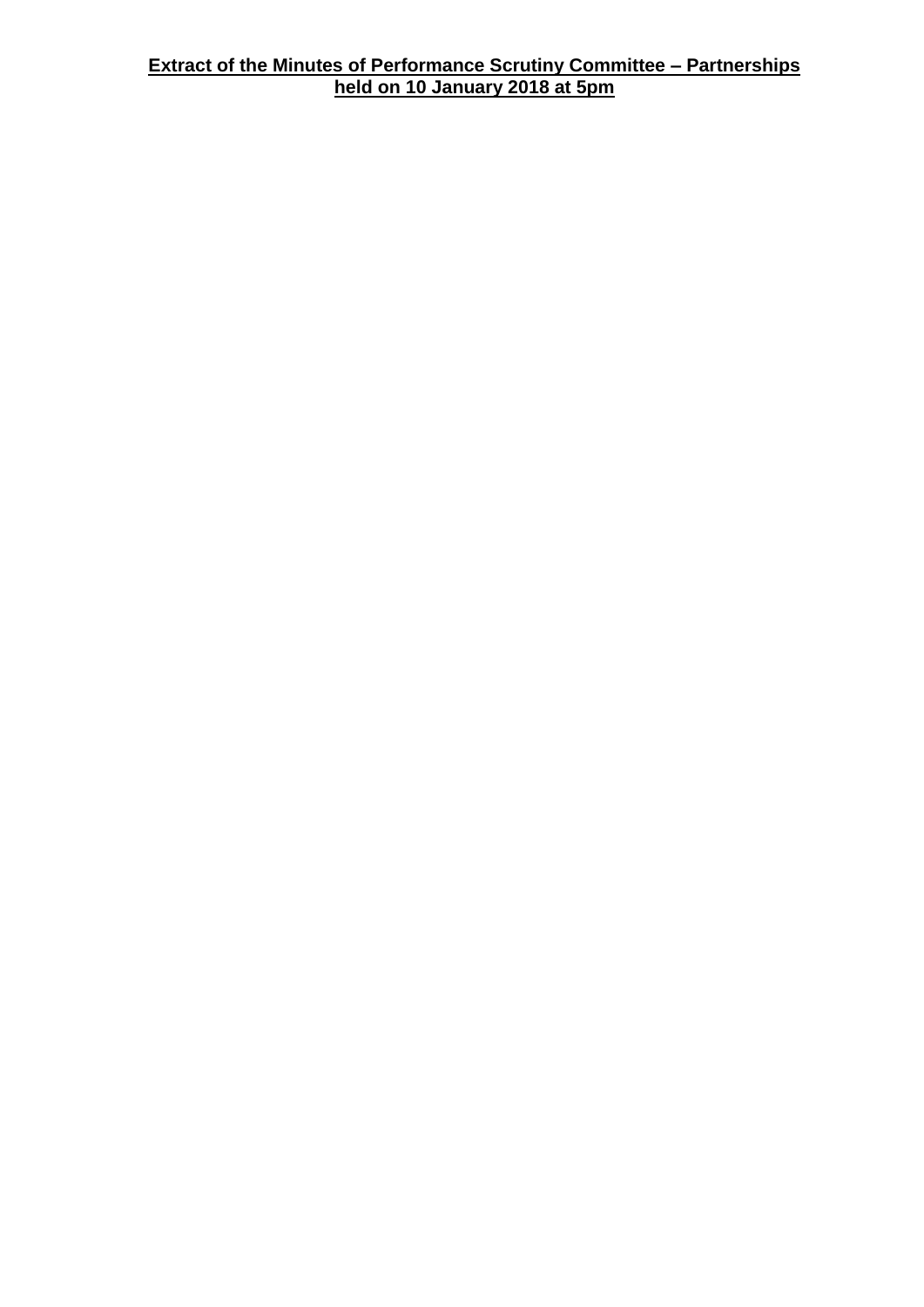# **Extract of the Minutes of Performance Scrutiny Committee – Partnerships held on 10 January 2018 at 5pm**

### **Single Integrated Plan (SIP) Performance Update - Quarter 2**

Invitees:

- Will Godfrey (Chief Executive for Newport Council)
- Keir Duffin (Head of Regeneration Housing & Investment (RH&I) for Newport Council
- William Beer Public Health Wales Lead Officer
- Chief Inspector David Morgan Gwent Police

The Chief Executive introduced the Quarter 2 performance update for the Single Integrated Plan (SIP) to the Committee. It was explained that this was a transition period from the SIP that would be replaced by the Wellbeing Plan. It was noted that many of the underlying themes within the SIP priorities were evident in the emerging priorities within the draft Wellbeing Plan. The Committee was being presented with an update on the progress being made against the three themes.

### **Economy and Skills Theme:**

The Head of Regeneration, Housing and Investment gave apologies for the Strategic Director - Place, and presented an overview of the progress being made within this theme.

Members discussed how the performance measures were set, and how it was ensured that the targets were set at an appropriate level to make them challenging.

The Committee enquired whether long term unemployed had been included in the performance dashboard, as well as the number of young people Not in Education, Employment and Training (NEETs), and outlined the importance of addressing the issue of long term employment as a priority.

Members were advised that those that had been close to employment and sustaining employment were now currently employed. Employment in Newport was at a 25 year high, and it was hoped that the Workplace Academy had played in a role in those figures. In addition, a programme was in place with the Department for Work and Pensions for those unemployed for 6 months or more, and its success in the Newport area was the second highest across the UK.

In-work poverty was discussed, and how the inability to afford rent payments and cost of living could affect mental health. Members queried as to how the partners engage with those at risk of in-work poverty, to assist them with managing finances. The Head of Regeneration Investment and Housing advised that there was a good working relationship with the Newport Credit Union in relation to this matter and that 7 barriers were being addressed as part of the partnership working, including housing, drugs & alcohol, mental health and financial concerns. It was explained that most clients usually had between 4 and 5 of the barriers, and so a programme was developed around their specific situation. The Health and Wellbeing Lead also advised of the links between other partners in addressing this problem, such as GPs who may be treating a patient for mental health issues, who may have underlying issues with debt management. The importance of a partnership approach to addressing this was stressed, as the issue was rarely down to a single contributory factor.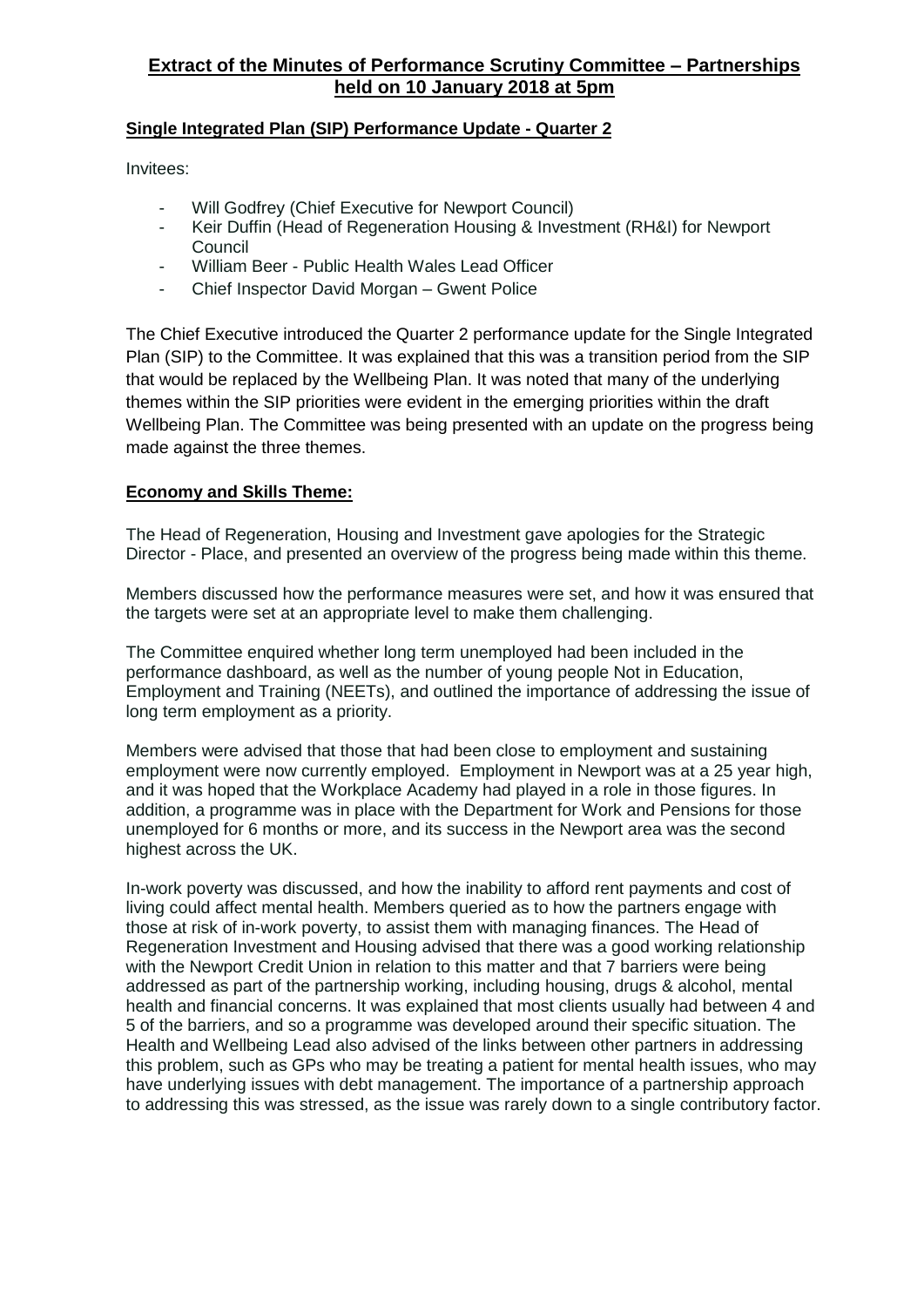## **Extract of the Minutes of Performance Scrutiny Committee – Partnerships held on 10 January 2018 at 5pm**

### **Health and Wellbeing Theme:**

### Shisha Update:

The Public Health Wales Officer updated the Committee upon information previously requested by the Committee regarding the use of Shisha. It was advised that current regulations would not prevent Shisha bars opening in Newport, but they had to demonstrate compliance with Smoke Free Environments Legislation and couldn't be housed in enclosed public buildings. Any Business wishing to set up a Shisha Bar needed to consider application to and compliance with: Planning Regulations; Building Regulations; Licensing Acts; Food Business Regulations and HM Revenue and Customs Plain Packaging and Tobacco Warning labels requirements. Due to the number of organisations that need to be contacted such as Planning, Building Control and Revenue and Customers it was not easy to open up a Shisha bar. Members were advised that if they had any concerns to contact Trading Standards, Planning and Environmental Health.

#### Performance Update:

The Health & Wellbeing Theme Lead Officer introduced the Performance Dashboard and presented an overview of performance to date.

Members queried the Physical Activity Plans and whether they would achieve the same participation rates as Scotland. It was also queried what the statutory responsibility was within the Local Development Plan for the Council to have open space. The Lead Officer advised that one of the priorities within the draft Well-being plan was making Newport a much more active city and to improve walking and cycling in the city. Following engagement with schools Primary schools offer a "walking bus" to encourage walking a mile a day. Although problems with litter, lighting and damage to pavements could present a barrier to people utilising public spaces, a big part of the Well-being plan would be to make alternatives accessible. Members were also advised that an assessment for green space is done as part of the Local Plan.

### **Safe and Cohesive Theme:**

The Chief Inspector gave a brief overview of the performance of the PSB in achieving the objectives within this theme. Specific mention was made to the 'Mini Police' initiative and the roll out of Scan Analyse Respond and Assess (SARA).

A Member referred to knife crime and the view that a cultural change was needed to influence positive change in this area. Members enquired as to whether in the Officer's opinion this change was possible. The Chief Inspector agreed with this statement, however clarified that this would require effective work between the partners.

The success of the Pill Public Space Protection Order was mentioned and there had been evidence of a reduction of knife crime since the order was implemented. The partners indicated that the partnership approach to dealing with the issues in Pill would be used to develop approaches for similar issues within other areas of the city.

Comment was made about the difficulties young people with criminal records have finding work with the NHS. The Chief Inspector advised that restorative justice helped to provide learning for those looking to change their future.

Members praised the achievements and progress the Partnership was making towards this objective. The Chief Executive advised the Members that the Partnership would succeed or fail based on the individual members' acceptance to share and achieve the collective outcomes. It was explained that the Partnership had achieved a better dialogue between the